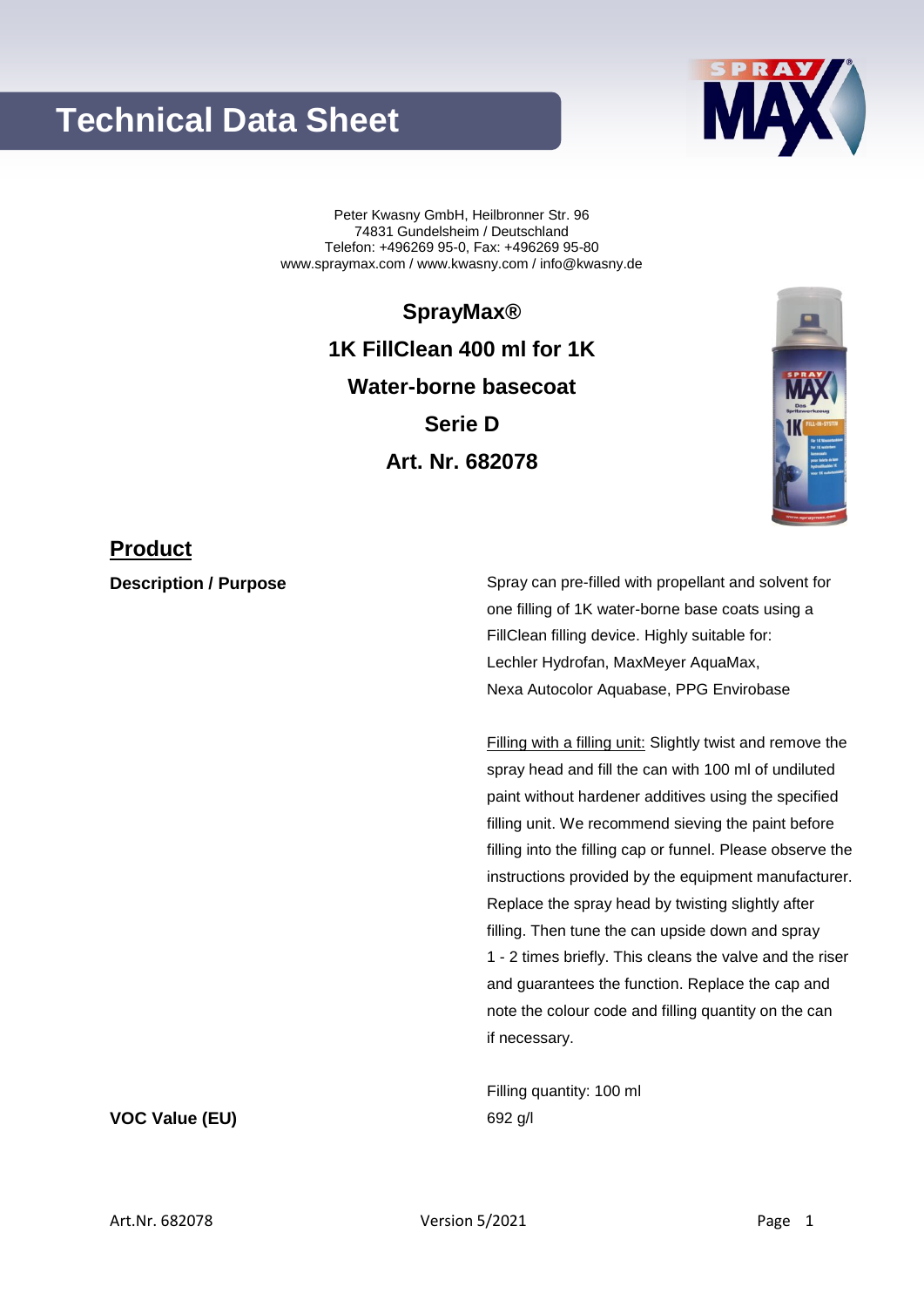

## **Substrate**

Primed, filled areas and well preserved factory or old paint (cleaned and sanded).

The damaged area must be dry and free of grease and dust and all rust needs to be removed.

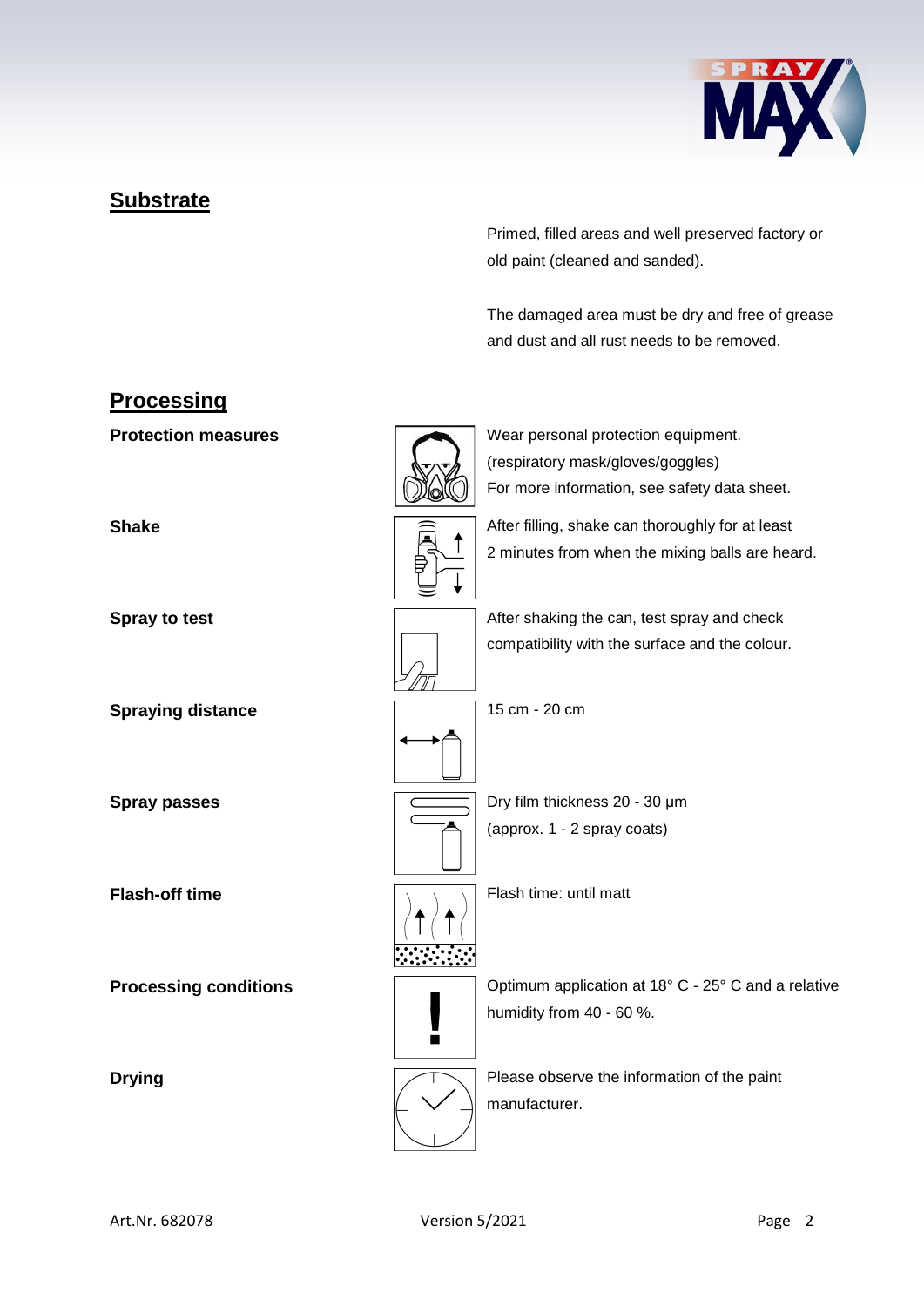

# **Additional Information**

**Continue** Can be topcoated with all conventional 1K and 2K clearcoats. Please observe information provided by the paint manufacturer.

**Pot life Pot life Pot life Pot life Pot life Department is a little value of**  $\sim$  **<b>Depending Life Depending 1** Use the water-borne paint within 5 days after it is filled in the aerosol can.

**Finish Finish Finish After painting, turn the can upside down and spray** the valve until empty.

**Important Information Information** Not suitable for solvent-borne paints. The use of the can filled with paint depends heavily on the filled paint material. The information refers to processing base coats and serves as general recommendations. Caution: Do not allow the spray can to stay for longer periods without the spray head as otherwise it may be difficult to attach the spray head.

| 24 m    |
|---------|
| filled  |
| unuse   |
| of $15$ |

**Shelf Life** 24 months (pre-gassed can that has not yet been with paint). The usage period refers to an ed can that is stored correctly at a temperature - 25° C and a relative humidity below 60%. The can must be stored and transported in an upright position in a dry place where it is protected against chemical and mechanical influences. The safety information on the can and all statutory provisions applicable for the storage site must be observed.



**Disposal** Disposal **The completely emptied spray cans must be dis**posed of in the recycling system. Cans with hardened material must be disposed of as special waste.